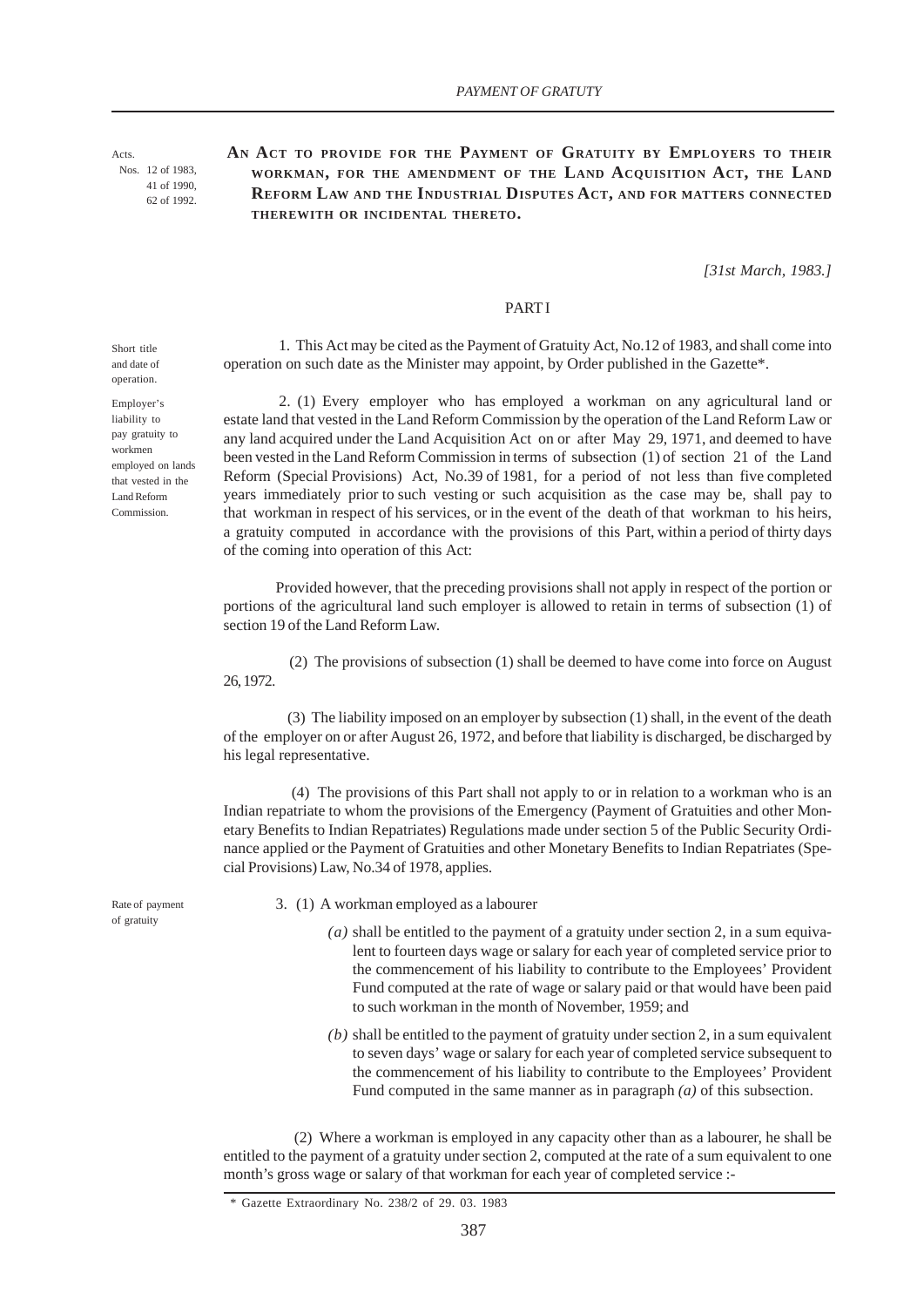- (i) if that workman was employed on any agricultural land that vested in the land Reform Commission on August 26, 1972, based on the gross rate of wage or salary, that would have been paid for the month of August 1972, if he had worked for the whole of that month,
- (ii) if that workman was employed on any estate land that vested in the Land Reform Commission on October 17, 1975, based on the rate of wage or salary that would have been paid for the month of October, 1975, if he had worked for the whole of that month,
- (iii) if that workman was employed on any land that was acquired under the Land Acquisition Act, based on the rate of wage or salary that would have been paid for the month in which such land was acquired, if he had worked for the whole of that month, less the employer's contribution to the Employees' Provident Fund, or to an approved provident fund or to any pension fund in respect of that workman for the period up to August 26, 1972, where that workman is a workman referred to in paragraph (i) of this subsection, or October 17, 1975, where that workman is a workman referred to in paragraph (ii) of this subsection, or up to the date of such acquisition where that workman is a workman referred to in paragraph (iii) of this subsection.

 (3) Where an employer has paid a gratuity in respect of the services of a workman in accordance with the order of a labour tribunal or an award or settlement under the Industrial Disputes Act, that employer shall not be liable to pay in respect of such services a gratuity under this Part.

 4. (1) Notwithstanding the provisions of any other law, where any land on which a workman to whom the provisions of this Act apply was employed, has vested in the Land Reform Commission under the Land Reform Law or is deemed to have so vested, the Commissioner shall, after such inquiry as he may deem necessary, issue a certificate specifying the sum due as gratuity to that workman from that employer in respect of his services under that employer prior to the date of such vesting or acquisition.

 (2) Where the Commissioner issues a certificate under subsection (1) specifying the sum due as gratuity to a workman from his employer, the Land Reform Commission shall, subject to the provisions of subsection (1) of section 6, make payment of such sum to the workman through the Commissioner.

 (3) A copy of the certificate referred to in subsection (1) shall be sent by the Commissioner to the employer of the workman in respect of whom the certificate is issued.

 (4) The sum paid by the Land Reform Commission to a workman under this section or the sum remitted in accordance with the provisions of subsection (1) of section 6, shall be a first charge on the compensation payable to the employer of that workman under section 32 or section 42J of the Land Reform Law and that sum shall be deducted from the amount of compensation awarded to such employer.

#### PART II

Employer's liability to pay gratuity to his workmen for terminations after the coming into operation of this Act.

 5. (1) Every employer who employs or has employed fifteen or more workmen on any day during the period of twelve months immediately preceding the termination of the services of a workman in any industry shall, on termination (whether by the employer or workman, or on retirement or by the death of the workman, or by operation of law, or otherwise) of the services at any time after the coming into operation of this Act, of a workman who has a period of service of not less than five completed years under that employer, pay to that workman in respect of such services, and where the termination is by the death of that workman, to his heirs, a gratuity computed in accordance with the provisions of this Part within a period of thirty days of such termination.

Commissioner to issue certificate to Land Reform Commisssion specifying the sum due as gratuity to a workman.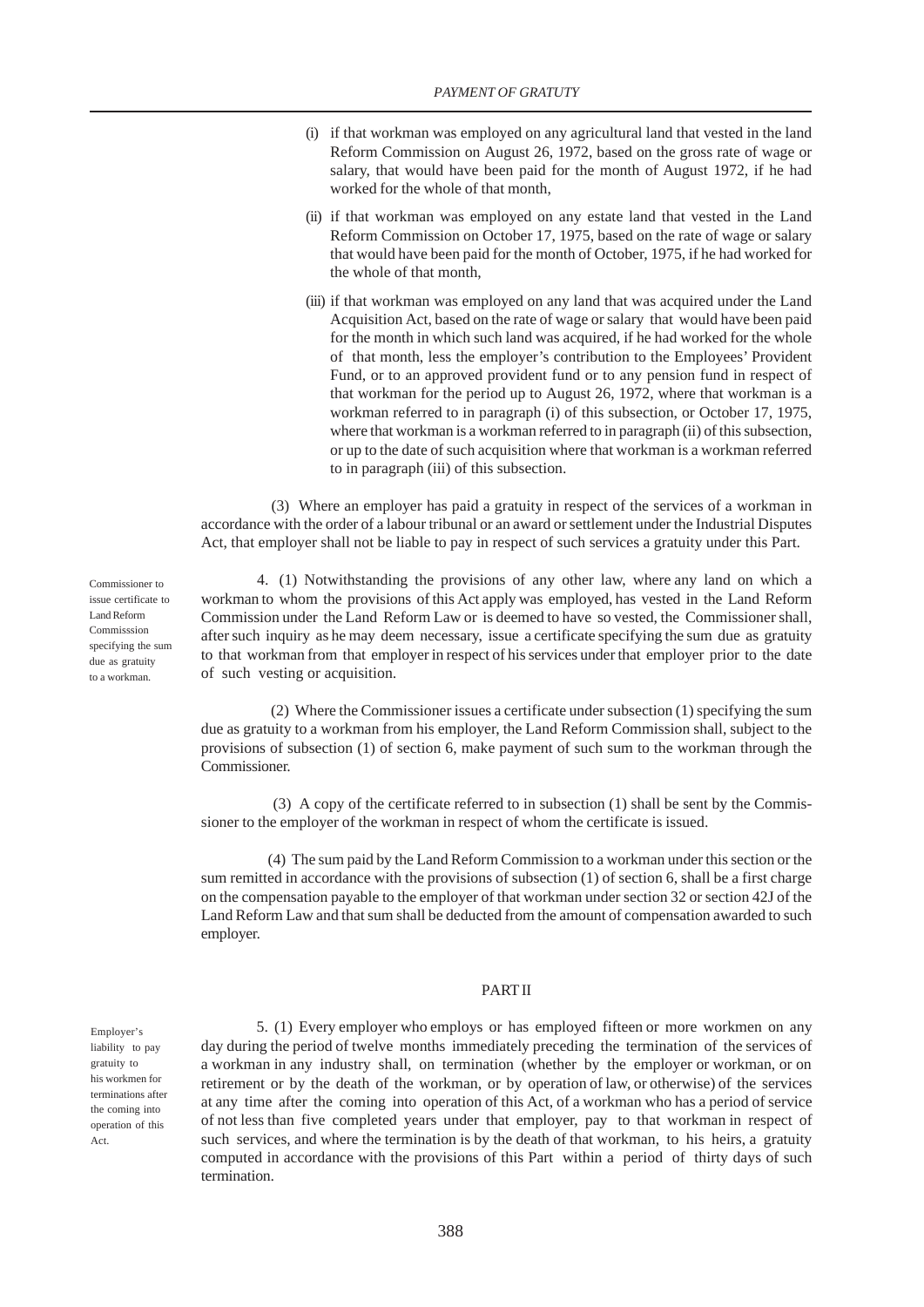(2) The liability imposed on an employer under subsection (1) shall, in the event of the death of that employer before that liability is discharged, be discharged by his legal representative.

(3) Notwithstanding the provisions of the Payment of Gratuities and other Monetary Benefits to Indian Repatriates (Special Provisions) Law, No.34 of 1978, if an Indian repatriate as defined in such Law is a workman falling within the category mentioned in subsection (1) of this section, such repatriate shall not be entitled to receive a gratuity under the provisions of the said Law, in respect of a period of service for which a gratuity is payable under this Part.

[§ 2, 62 of 1992.]

 (4) Any employer who, being liable to pay any sum due as gratuity to a workman or his heirs, as the case may be, under subsection (1), fails or defaults to pay that sum, on or before the due date, he shall be liable to pay to that workman or his heirs, as the case may be, in addition to the sum due as the gratuity, a surcharge on that sum calculated in the following manner:-

- *(a)* Where the payment of the gratuity has been in arrears for a period not exceeding one month from the due date, a surcharge of ten *per centum* of the sum due as gratuity;
- *(b)* Where the payment of the gratuity has been in arrears for a period exceeding one month but not exceeding three months from the due date, a surcharge of fifteen *per centum* of the sum due as gratuity;
- *(c)* Where the payment of the gratuity has been in arrears for a period exceeding three months but not exceeding six months from the due date, a surcharge of twenty *per centrum* of the sum due as gratuity;
- *(d)* Where the payment of the gratuity has been in arrears for a period exceeding six months but not exceeding twelve months from the due date a surcharge of twenty-five *per centum* of the sum due as gratuity;
- *(e)* Where the payment of the gratuity has been in arrears for a period exceeding twelve months from the due date, a surcharge of thirty *per centum* of the sum due as gratuity.

For the purpose of this section, the expression "due date", in relation to a gratuity, means the thirtieth day from the date of termination of the services of the workman to whom the gratuity is payable.

6. (1) The provisions of this part shall apply to and in relation to a workman employed in any industry in respect of the entire period of service under an employer:

Provided, however that, where a workman who is entitled to a gratuity under Part I of this Act continues in employment after the agricultural land or estate land on which he was employed vested in the Land Reform Commission by the operation of the Land Reform Law, or the land on which he was employed was acquired under the Land Acquisition Act and is entitled to a gratuity under this Act, the period of service of such workman shall include the period of service in respect of which he is entitled to a gratuity under Part I of this Act, and, the gratuity in respect of the aggregate period of service shall be paid by the employer who is liable in terms of subsection (1) of section 5:

Provided, further that, notwithstanding anything to the contrary in Part I of this Act, the amount of the gratuity to which such workman is entitled under that Part shall be remitted to the said employer who shall be liable to pay a gratuity in respect of the aggregate period of service of such workman.

 (2) A workman referred to in subsection (1) of section 5 shall be entitled to receive as gratuity a sum equivalent to:-

> *(a)* half a month's wage or salary for each year of completed service, computed at the rate of wage or salary last drawn by the workman, in the case of a monthly rated workman; and

Rate of payment of gratuity.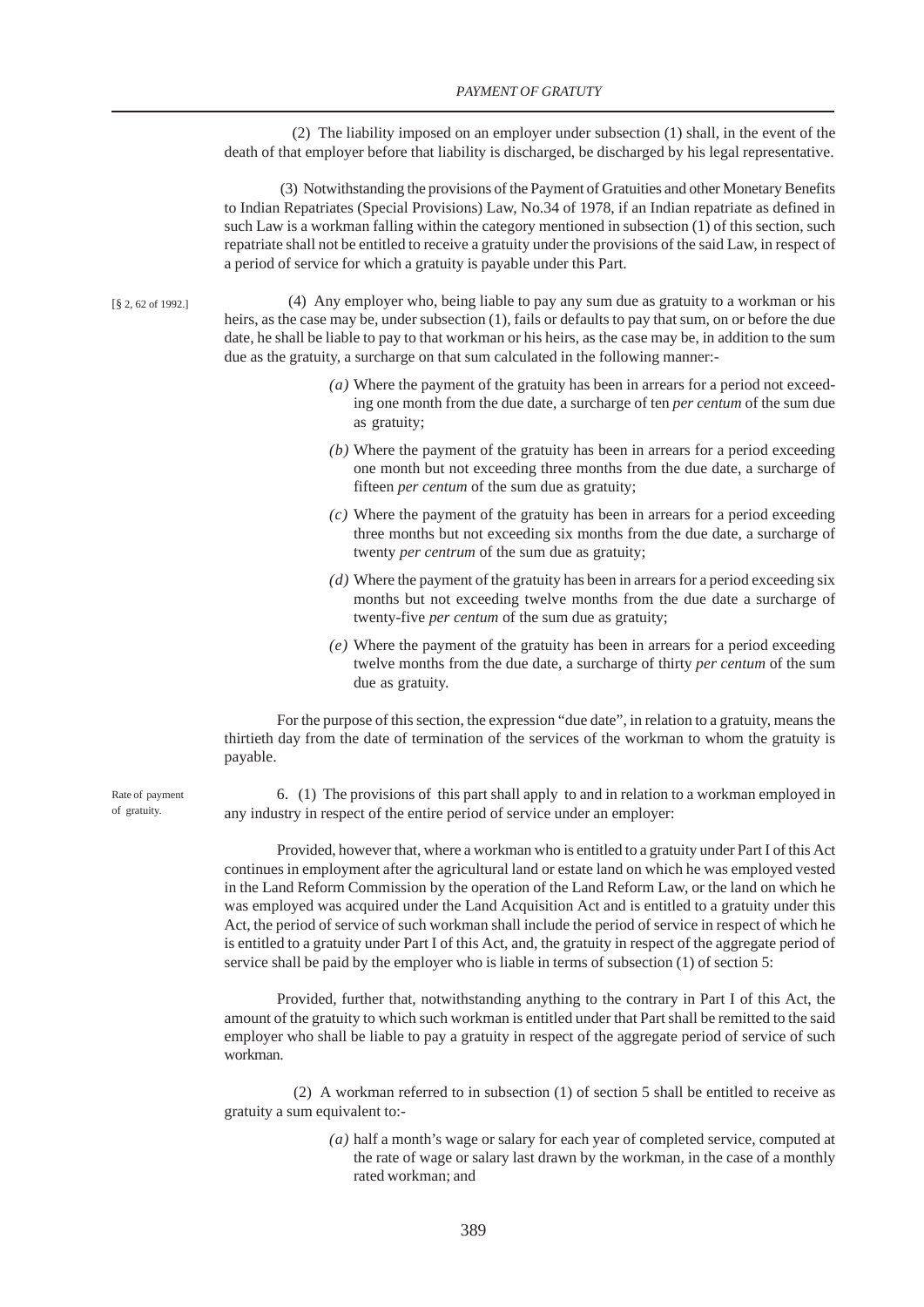*(b)* in the case of any other workman, fourteen days' wage or salary for each year of completed service computed at the rate of wage or salary last drawn by that workman:

Provided, however that, in the case of a piece-rated workman the daily wage or salary shall be computed by dividing the total wage or salary received by him for a period of three months immediately preceding the termination of his employment, by the number of days worked by him in that period.

 (3) Notwithstanding the provisions contained in subsection (2), the gratuity payable to a workman referred to in the first provision to subsection (1) in respect of the period of service for which he is entitled to a gratuity under Part I of this Act, shall be computed at the rate of a sum equivalent to fourteen days' wage or salary of that workman for each year of completed service based on the rate of wage or salary payable in the month in which such land vested in the land Reform Commission or was acquired under the Land Acquisition Act.

Limits on applicability of section 5.

Payment of gratuity to workmen of public corporations or Goverment Owned

converted into public companies. [§ 2, 41 of 1990]

- 7. The provisions of section 5 shall not apply to or in relation to a workman
	- *(a)* employed as a domestic servant or as a personal chauffeur in a private household; or
	- *(b)* entitled to a pension under any non-contributory pension scheme.

7A. (1) Where by an Order made under subsection (2) of section 2 of the Conversion of Public Corporations or Government Owned Business Undertakings into Public Companies Act, No.23 of 1987 declaring that a company is incorporated to take over the functions of a public corporation or taken over and carry on a Government Owned Business Undertaking, any workmen of that corporation or undertaking who becomes a workman of that company and who becomes, upon the making of that Order, entitled to the payment of any gratuity under this Act, shall, notwithstanding anything in the preceding provisions of this Act, be paid such gratuity either in cash or in the form of bonds issued by the Central Bank of Sri Lanka. Business Undertakings

> (2) Every bond referred to in subsection (1) shall carry interest at the current rate of interest payable on medium term government bonds issued by the Central Bank of Sri Lanka and shall be encashable:-

- *(a)* on the expiration of a period of ten years from the date of the Order under subsection (2) of section 2 of the Conversion of Public Corporations or Government Owned Business Undertakings into Public Companies Act, No.23 of 1987, in respect of that company; or
- *(b)* on the termination of the services (whether by retirement, death, operation of law or otherwise) of such workmen by such company;
- *(c)* on the date on which shares in such company are first offered for sale to the public;

whichever is earlier.

 (3) Any bond referred to in subsection (1) may be surrendered before maturity by the holder for the purchase of any shares in the company offered for sale.

 (4) Every such bond shall be issued in such manner, and subject to such terms as may be prescribed.

Rules [§ 2, 41 of 1990]

7B. The Minister may make rules in respect of any matter required by this Act to be prescribed.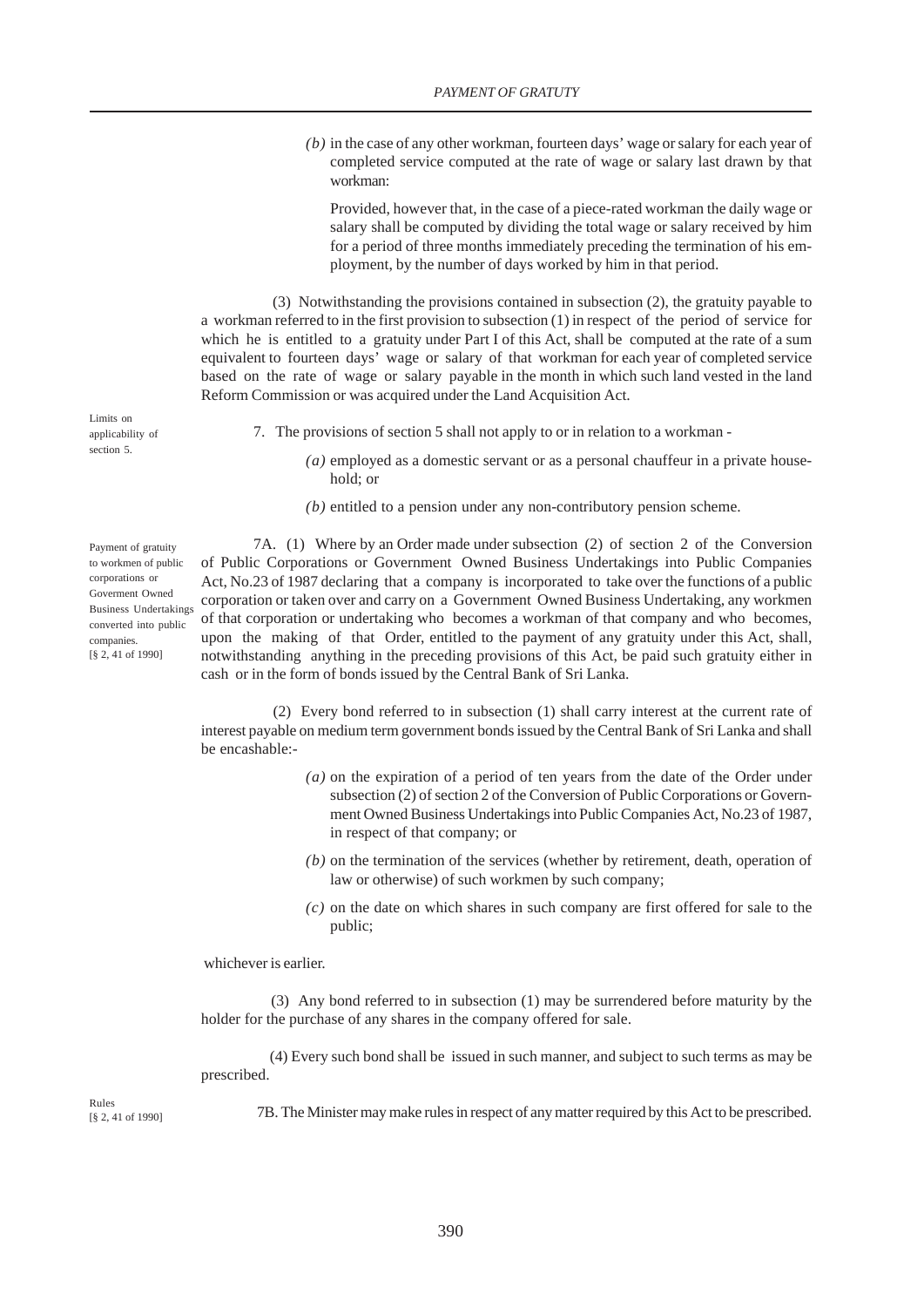Special provisions relating to workmen in any certain companies. [§2, 41 of 1990]

7C. In determining for the purposes of section 5(1) of this Act, whether a workman in any company which takes over the functions of a public corporation or takes over and carries on any Government Owned Business Undertaking has completed five years of service in such company, his period of service with the public corporation or the Government Owned Business Undertaking shall be included.

### PART III

#### **GENERAL**

Recovery of gratuity on defaulter's failure to pay.

 8. (1) Where any default is made in the payment of any sum due as gratuity under this Act or where the gratuity due under this Act cannot be recovered under the provisions of section 4 or under the provisions of subsection (5) of section 17 of the Land Acquisition Act, the Commissioner may issue a certificate after such inquiry as he may deem necessary, stating the sum due as gratuity and the name and place of residence of the defaulter, to the Magistrate having jurisdiction in the division in which the estate or establishment is situate. The Magistrate shall, thereupon, summon the defaulter before him to show cause why further proceedings for the recovery of the sum due as gratuity under this Act should not be taken against him and in default of sufficient cause being shown, the sum in default shall be deemed to be a fine imposed by a sentence of the Magistrate on such defaulter for an offence punishable with fine only or not punishable with imprisonment and the provisions of subsection (1) of section 291 (except paragraphs *(a)*, *(d)* and *(i)* thereof) of the Code of Criminal Procedure Act, No.15 of 1979, relating to default of payment of a fine imposed for such an offence shall thereupon apply and the Magistrate may make any decision which by the provisions of that subsection, he could have made at the time of imposing such sentence.

 (2) The Commissioner's certificate shall be prima facie evidence that the amount due under this Act from the defaulter has been duly calculated, and that the amount is in default.

 (3) Every sum recovered by Court under this section shall be paid to the Commissioner who shall thereupon pay that sum to the person or persons entitled to it under this Act.

 (4) Nothing in subsections (2) to (5) of section 291 of the Code of Criminal Procedure Act, No.15 of 1979, shall apply to any case referred to in subsection (1) of this section.

 (5) In any case referred to in subsection (1) in which the defaulter is sentenced to imprisonment in default of payment of the fine deemed by that section to have been imposed on him, the Magistrate may allow time for the payment of the amount of that fine or direct payment of that amount to be made in instalments.

 (6) The Court may require bail to be given as a condition precedent to allowing time under subsection (1) for showing cause as therein provided or under subsection (5) for the payment of the fine, and the provisions of Chapter XXXIV of the Code of Criminal Procedure Act, No.15 of 1979, shall apply where the defaulter is so required to give bail.

(7) Where a Magistrate directs under subsection (5) that a payment be made in instalments in default is made in the payment of any one instalment, proceedings may be taken as if default had been made in payment of all the instalments then remaining unpaid.

[§3, 62 of 1992]

Persons to whom gratuity shall be paid in certain circumstances.

payable under subsection (4) of section 5. 9. Any payment of a gratuity due to a workman under this Act shall, in the event of the death

(8) For the purposes of this section, the expression "gratuity" includes any surcharge

of that workman before receiving that payment, be paid to his heirs.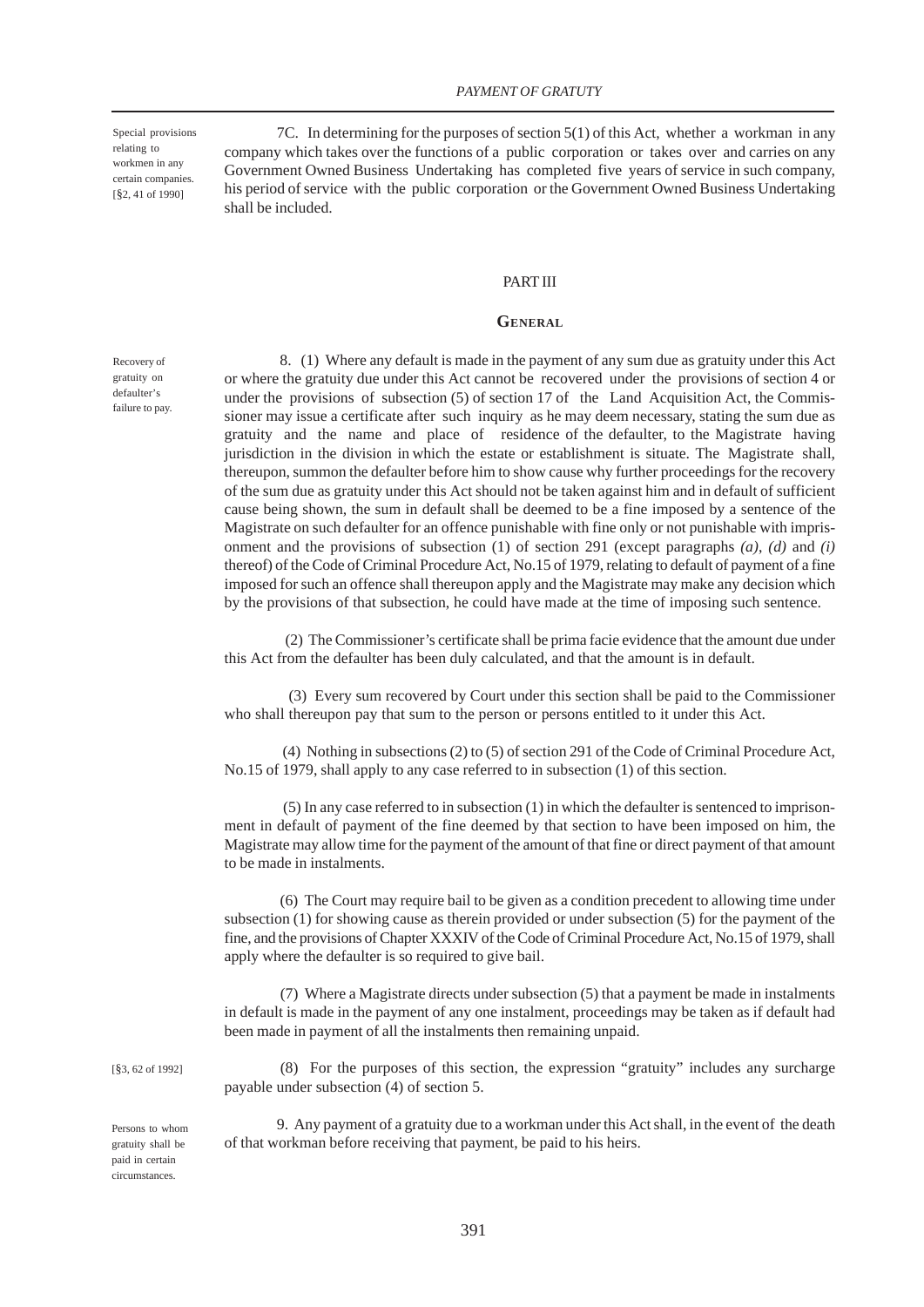### *PAYMENT OF GRATUTY*

Gratuity to be computed favourably.

Power of Commissioner and other officer to enter and inspect premises.

10. (1) Where the gratuity payable to a workman is governed by a collective agreement, award of an Industrial Court or arbitrator under the Industrial Disputes Act or any other agreement, the computation of such gratuity in respect of his services shall be made in accordance with the terms of such collective agreement, award of an Industrial Court or arbitrator or other agreement, as the case may be, provided that the gratuity or terminal benefits set out therein are more favourable to the workman than the gratuity payable under this Act.

 (2) No workman shall be entitled to a gratuity or terminal benefit in terms of any collective agreement, award of an Industrial Court or arbitrator or other agreement in addition to the gratuity under this Act or vice versa.

11. (1) The Commissioner or any other officer authorized in that behalf by him in writing for the purpose of carrying out the provisions of this Act, may -

- *(a)* enter and inspect at all reasonable hours by day or night any premises or place for examining any books or documents relating to the computation of gratuity under this Act;
- *(b)* make copies of or take extracts from any entries in any such books or documents; and
- *(c)* examine any person who he has reasonable cause to believe is an employer or a person who has made default in the payment of any sum under this Act.

 (2) No person shall obstruct or resist the Commissioner or any officer authorized by the Commissioner in writing in the exercise of any power under subsection (1).

 12. The Commissioner or any officer authorized in that behalf by him in writing may direct in writing any employer to produce for his inspection, at such time and place as may be specified in the direction, such books and documents, relating to the computation of gratuity due under this Act in respect of any workman of that employer, as may be indicated in the direction and that employer shall comply with that direction.

13. Any workman to whom a gratuity is payable under Part II of this Act and whose services have been terminated for reasons of fraud, misappropriation of funds of the employer, wilful damage to property of the employer, or causing the loss of goods, articles or property of the employer, shall forfeit such gratuity to the extent of the damage or loss caused by him.

14. Where an employer sells or otherwise alienates any land or establishment within a period of five years of his becoming such employer, the period of service of any workman under that employer shall be added to the period of service of that workman under the new employer in computing the gratuity payable to that workman by the new employer.

 15. (1) Any person who contravenes or fails to comply with any provision of this Act shall be guilty of an offence and shall, on conviction by a Magistrate, be liable to a fine not exceeding five hundred rupees or to imprisonment of either description for a period not exceeding six months or to both such fine and imprisonment.

- (2) Where an offence under this Act is committed by a body of persons then
	- *(a)* if the body of persons is a body corporate every person who at the time of the commission of that offence was a director or officer of that body; or
	- *(b)* if the body of persons is other than a body corporate every person who at the time of the commission of the offence was a member of that body, shall be deemed to be guilty of such offence:

Provided, however, that such director, officer or member shall not be deemed to be guilty of that offence if he proves that the offence was committed without his knowledge or that he exercised all due diligence to prevent the commission of such offence.

Power of Commissioner to call for registers and records.

Forefeiture of gratuity.

Present employer to count services of workmen under past employer in certain circumstances.

**Offences**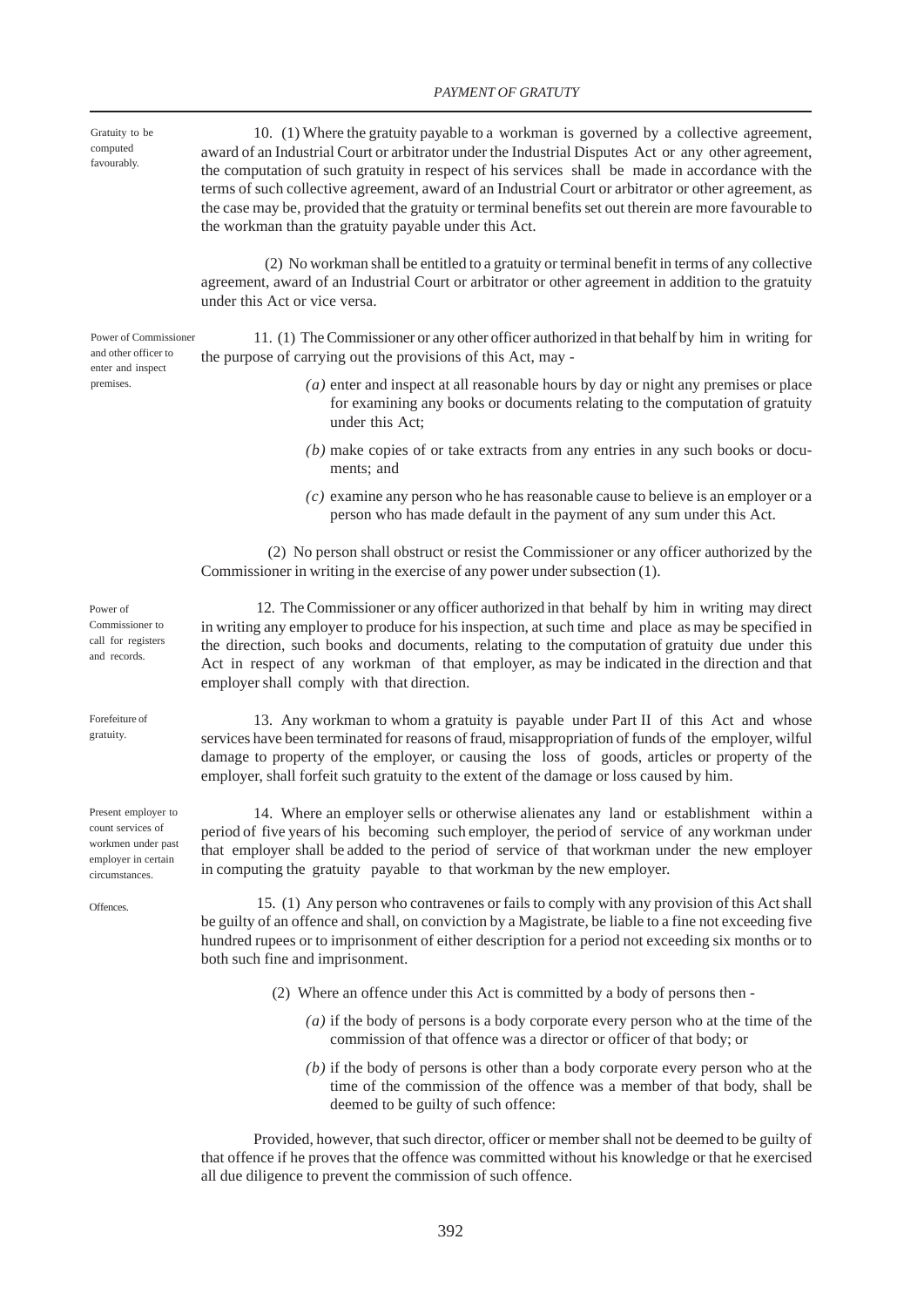#### *PAYMENT OF GRATUTY*

Where the accused proves that some other person is guilty of the offence.

16. Where a person (hereinafter referred to as "the accused") is charged with an offence under this Act, he shall, upon complaint duly made by him in accordance with the provisions of section 136 of the Code of Criminal Procedure Act, No .15 of 1979, and on giving to the prosecution not less than three days' notice of his intention, be entitled to have any other person whom he charges as the actual offender brought before the court, and if, after the commission of the offence has been proved, the accused proves to the satisfaction of the court that the commission of the offence was due to the act or default of such other person, such other person may be convicted of the offence, and if the accused further proves that he has used all due diligence to enforce the provisions of this Act, he shall be acquitted of the offence.

Amendment of Chapter 131.

17. (1) Section 31B of the Industrial Disputes Act is hereby amended -

*(a)* in subsection (1) of that section, as follows:-

- (i) by the substitution, for paragraph *(b)* of that subsection, of the following paragraph:-
	- *"(b)*the question whether any gratuity or other benefits are due to him from his employer on termination of his services and the amount of such gratuity and the nature and extent of such benefits, where such workman has been employed in any industry employing less than fifteen workmen on any date during the period of twelve months preceding the termination of the services of the workman who makes the application or in respect of whom the application is made to the tribunal;"
- (ii) by the relettering of paragraph *(c)* of that subsection as paragraph *(d)* thereof,
- (iii) by the insertion immediately after paragraph *(b)* of that subsection of the following new paragraph:-
	- *"(c)*the question whether the forfeiture of a gratuity in terms of the Payment of Gratuity Act, 1983 has been correctly made in terms of that Act;"; and
- *(b)* in subsection (6) of that section, by the substitution, for paragraph *(c)* of that subsection, of the following paragraph:-
	- *"(c)*a labour tribunal may on any such application order such person to pay to that workman any sum as wages in respect of any period during which that workman was employed by such person, or as compensation as an alternative to the reinstatement of that workman, and such order may be enforced against such person in like manner as if he were such employer:

 Provided, however, that in the case of such person who had employed less than fifteen workmen, in any industry, a labour tribunal may , in addition to the relief granted in the preceding provisions of this paragraph, order the payment of gratuity to such workman by such person".

 (2) Section 33 of the Industrial Disputes Act is hereby amended in subsection (1) of that section, by the substitution, for paragraph *(e)* thereof, of the following paragraph :-

> *"(e)* as to the payment by any employer of a gratuity (except where a gratuity is payable under the Payment of Gratuity Act, 1983) or pension or bonus to any workman, the amount of such gratuity or pension or bonus and the method of computing such amount, and the time within which such gratuity or pension or bonus shall be paid".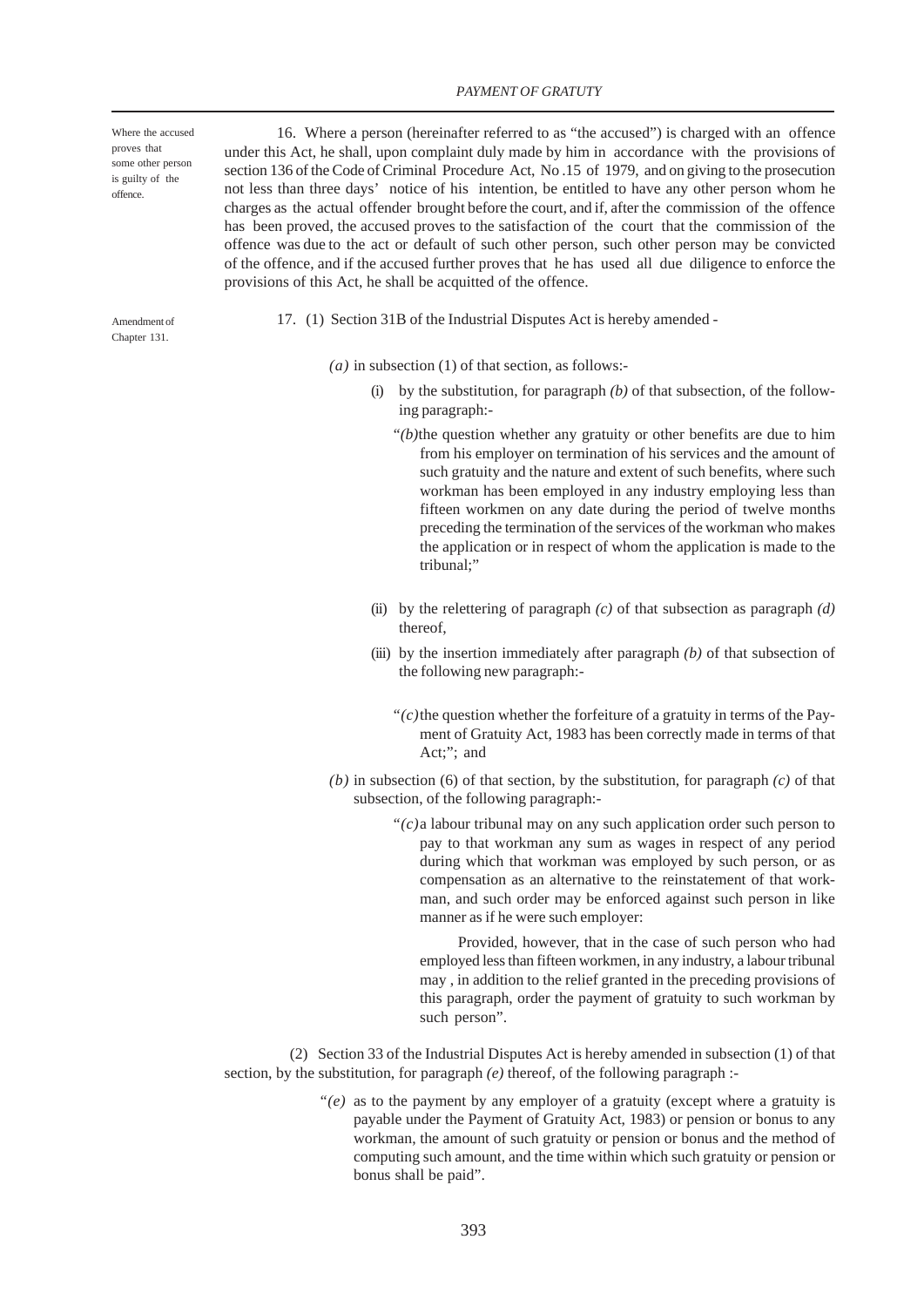Amendment of the Land Reform Law.

18. (1) Section 32 of the Land Reform Law is hereby amended by the insertion, immediately after subsection (2) thereof, of the following new subsections:-

> ' (3) Where a person is entitled to compensation under subsection (1) in respect of any agricultural land vested in the Commission, the Chairman of the Commission shall, after reasonable notice to such person pay from the amount of such compensation, to the Commissioner of Labour, any sum certified under the hand of the Commissioner of Labour to the Commission, to be due from such person as arrears of salary, provident fund contributions, gratuity or other monetary benefits to any person employed on such land.

> For the purpose of this subsection the expression "compensation" includes any interest which has accrued due on such compensation.

> (4) The sum paid by the Chairman of the Commission on the certificate issued by the Commissioner shall be a first charge on the compensation payable to the employer'.

 (2) The amendments made to section 32 of the Land Reform Law by subsection (1) of this section shall be deemed to have come into operation on August 26,1972.

Amendment of Chapter 460

19. Section 17 of the Land Acquisition Act is hereby amended by the insertion, immediately after subsection (4) thereof, of the following new subsections:-

'(5) Where a person is entitled to compensation under subsection (1) in respect of any land which has been acquired under this Act, the acquiring officer shall, after reasonable notice to such person pay from the amount of such compensation, to the Commissioner of Labour, any sum certified under the hand of the Commissioner of Labour to the acquiring officer to be due from such person as arrears of salary, provident fund contributions, gratuity or other monetary benefits to any person employed on such land.

For the purpose of this subsection the expression "compensation" includes any interest which has accrued due on such compensation.

 (6) The sum paid by the acquiring officer on the certificate issued by the Commissioner shall be a first charge on the compensation payable to the employer.'

Interpretation

20. In this Act, unless the context otherwise requires -

"acquiring officer" shall have the same meaning as in the Land Acquisition Act;

- "agricultural land" and "estate land" shall have the same meaning as in the Land Reform Law;
- "approved provident fund" means a provident fund declared to be an approved provident fund under Part IV of the Employees' Provident Fund Act, No.15 of 1958;
- "collective agreement' shall have the same meaning as in section 5 of the Industrial Disputes Act;
- "Commissioner' means the person of the time being holding the office of the Commissioner of Labour and includes any person for the time being holding the office of Deputy or Senior Assistant or Assistant Commissioner of Labour, or any Labour Officer;
- "completed service" means uninterrupted service and includes service which is interrupted by approved leave on any ground whatsoever, a strike or lock-out or cessation of work not due to any fault of the workman concerned, whether such uninterrupted or interrupted service was rendered before or after the coming into operation of this Act;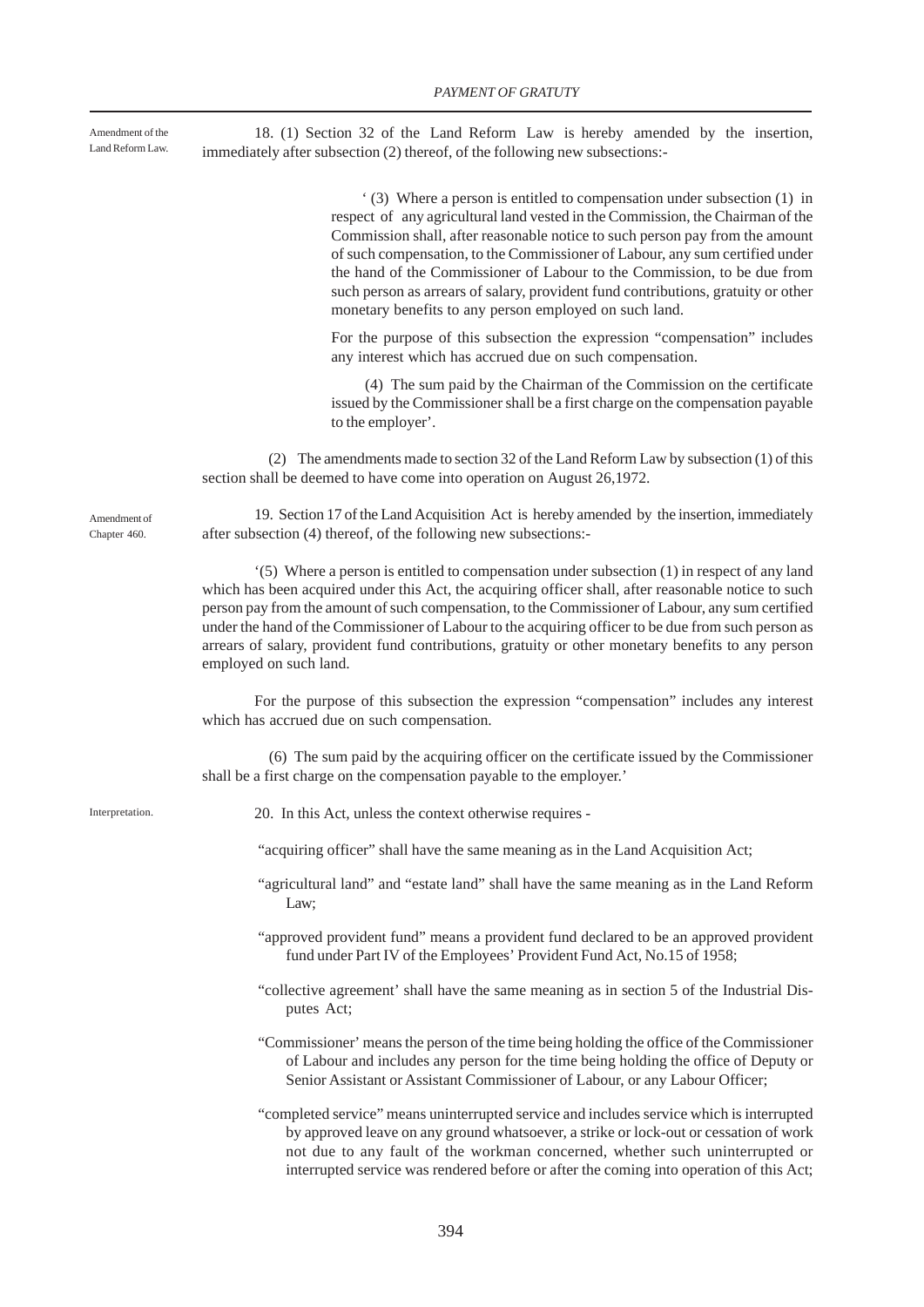- "employer" means any person who employs or on whose behalf any other person employees any workman and includes a body of employers (whether such body is a body corporate or unincorporate or a public corporation) or any person who on behalf of any other person employs any workman and any person or body of employers who or which has ceased to be an employer but does not include a co-operative society established under the Co-operative Societies Law, No.5 of 1972, or a local authority;
- "Employees' Provident Fund" shall have the same meaning as in the Employees' Provident Fund Act, No.15 of 1958;
- "Indian repatriate" shall have the same meaning as in the Payment of Gratuities and other Monetary Benefits to Indian Repatriates (Special Provisions) Law, No.34 of 1978;

"industry" includes-

- *(a)* trade, business, manufacture and agriculture, any undertaking or occupation by way of trade, business, manufacture or agriculture, and any branch or section of trade, business, manufacture or agriculture;
- *(b)* service, work or labour of any description whatsoever performed by persons in the employment of a local authority, or of a Corporation established by or under any written law for carrying on an undertaking whether for the purpose of trade or otherwise;
- *(c)* every occupation, calling or service of workmen; and
- *(d)* every undertaking of employers;
- "labourer" means any labourer or *kangany* whose name is borne on an estate register and includes any person who has ceased to be a labourer;

"Land Reform Commission" shall have the same meaning as in the Land Reform Law;

- "Land Reform Law" means the Land Reform Law, No.1 of 1972, as amended by Law No.39 of 1975, Act No.14 of 1981 and the Land Reform (Special Provisions) Act, No.39 of 1981;
- "legal representative" means the executor or administrator or in the case of an estate below the value of twenty thousand rupees the heirs who have adiated the inheritance;
- "local authority" means any Municipal Council, Urban Council \*Town Council, or \*Village Council and includes any authority created and established by or under any law to exercise, perform or discharge powers, duties and functions corresponding to, or similar to, the powers, duties and functions exercised, performed or discharged by any such Council;
- "public corporation" means any corporation, board or other body which was or is established by or under any written law other than the Companies Ordinance or the Companies Act, No.17 of 1982 with funds or capital wholly or partly provided by Government by way of grant, loan or otherwise;
- "wage or salary" means-
	- *(a)* the basic or consolidated wage or salary;
	- *(b)* cost of living allowance, special living allowance or other similar allowance; and
	- *(c)* piece rates;
- "workman" means any person who has entered into or works under a contract with an employer in any capacity, whether the contract is expressed or implied, oral or in writing

<sup>\*</sup>See the Pradeshiya Sabhas Act, No. 15 of 1987 which repealed and replaced both the Town Councils Ordinance and the Village Councils Ordinance